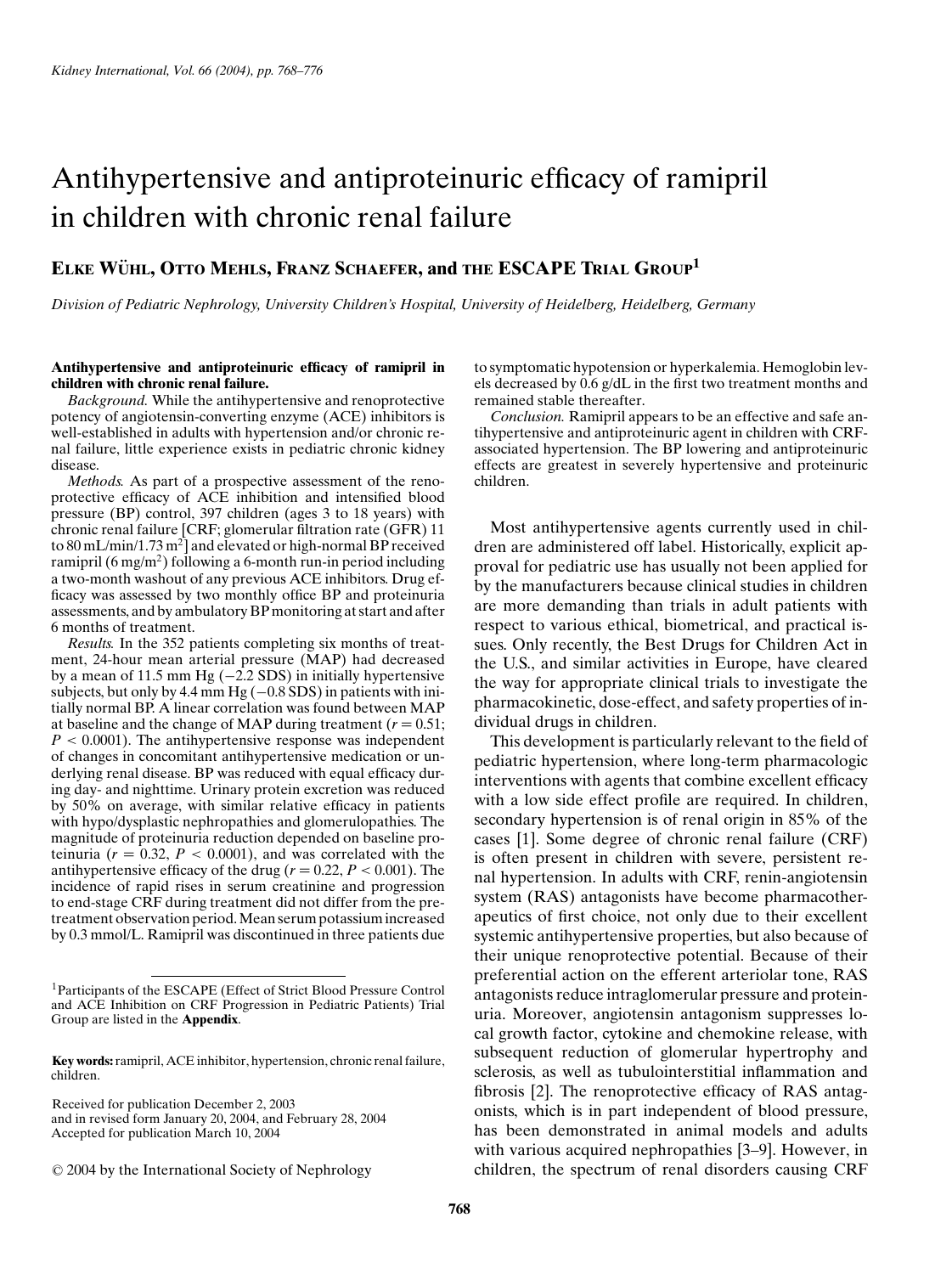differs from adults, with a preponderance of hypo- /dysplastic and hereditary kidney disease.

In order to establish whether angiotensin-converting enzyme (ACE) inhibition and the level of blood pressure control affect the rate of CRF progression also in pediatric kidney disease, the ESCAPE trial, an international, randomized, five-year prospective study, has been launched in 33 European pediatric nephrology centers. As part of this trial, almost 400 children received a fixed dose of the ACE inhibitor ramipril for at least 6 months following a two-month washout period during which any RAS antagonist pretreatment was discontinued. The patients were followed bimonthly, and ambulatory blood pressure monitoring (ABPM) was performed before and after 6 months of treatment. This largest prospective assessment of an antihypertensive drug ever performed in children permits the assessment of the antihypertensive and antiproteinuric efficacy, as well as the safety of ramipril in children.

### **METHODS**

#### **Study protocol**

Thirty-three pediatric nephrology units in 13 European countries collaborated in a prospective, investigatorinitiated clinical trial to study the Effect of Strict Blood Pressure Control and ACE Inhibition on the Progression of CRF in PEdiatric Patients (ESCAPE trial).

The study protocol was developed exclusively by the participants, and data are collected and analyzed by the study coordinators. Monitoring of the collected data was performed by an independent clinical research organization (Omnicare Clinical Research). Industry sponsorship was confined to support of the investigator meetings.

Within this trial, children aged 3 to 18 years with CRF and high normal or elevated blood pressure (BP) received a fixed dose of the ACE inhibitor ramipril  $(6 \text{ mg/m}^2 \text{ body})$ surface area in tablets of 1.25, 2.5, or 5 mg as a single morning dose) and were randomized to either conventional or intensified BP targets, aiming for the 50th to 95th or below the 50th percentile of 24-hour mean arterial pressure (MAP) for height and gender [10], respectively. During five years of follow-up, office BP, glomerular filtration rate (GFR), and proteinuria are checked every two months, and ABPM is performed every six months. The study participants opted for open administration of ramipril because a comparative trial design using a control arm receiving placebo or non-RAS antagonist antihypertensive medication was considered unethical in the light of the established renoprotective efficacy of ACE inhibition in adult patients [7, 11]. The study protocol was approved by the local ethical committees, and written informed consent was obtained from the parents and assent from the patients.

During the first six months of the study, the effect of ramipril on BP and proteinuria was observed. Antihypertensive therapy was modified only if office BP was below the 5th or above the 95th percentile. Adaptation of treatment according to the randomized BP targets starts with the first ABPM profile after 6 months of ramipril therapy. Here, we present the results of the first six months of ramipril therapy, focusing on the antihypertensive and antiproteinuric efficacy, as well as on the safety of the drug in children.

## **Patients**

Four hundred and sixty-six children aged 3 to 18 years with mild to moderate CRF (initial GFR 15 to 80 mL/ min/1.73m<sup>2</sup>) and a 24-hour MAP greater than the 50th percentile for height and/or receiving antihypertensive medication were enrolled in a six-month run-in period. In all patients on prevalent ACE inhibitor therapy, this medication was discontinued at least two months before the end of the run-in period. During this wash-out period, blood pressure was controlled by home and casual BP measurements and, if necessary, antihypertensive medication was adjusted by adding non-RAS antagonists to maintain a blood pressure in the normal range.

At time of randomization 397 patients fulfilled the inclusion criteria and were started on ramipril, 352 of whom completed at least 6 months of treatment (Fig. 1, Table 1).

Renal hypo-/dysplasia was the underlying kidney disorder in 70%, acquired glomerulopathies in 13%, and hereditary or other kidney diseases in 17% of the patients.

Sixty-four percent of the patients had no antihypertensive medication at baseline, 22% were on antihypertensive monotherapy, and 14% were on two or more antihypertensive drugs. Antihypertensive therapy at baseline included calcium channel blockers (25%), beta- (17%) or alpha-adrenergic blockers (5%), diuretics  $(11\%)$ , centrally active and vasodilating agents  $(1\%)$ each). Mean 24-hour systolic BP at baseline was elevated to 118.8 mm Hg and diastolic BP to 73.3 mm Hg  $(+0.9$  and +1.1 SDS, respectively). At baseline, 24-hour MAP was above the 95th percentile in 34%, between the 50th and 95th percentile in 39% and below the 50th percentile in 27% of patients. All patients with baseline 24-hour MAP below the 50th percentile were on prevalent antihypertensive medication.

Mean 24 hour heart rate was 83 bpm [i.e., in the midnormal range (0.0 standard deviation scores)].

The decision whether concomitant antihypertensive medication was reduced, unchanged, or increased around the time of randomization and start of ramipril was at the discretion of the responsible physician. For the analysis of the BP lowering effect of ramipril, patients were classified post-hoc into four groups according to the change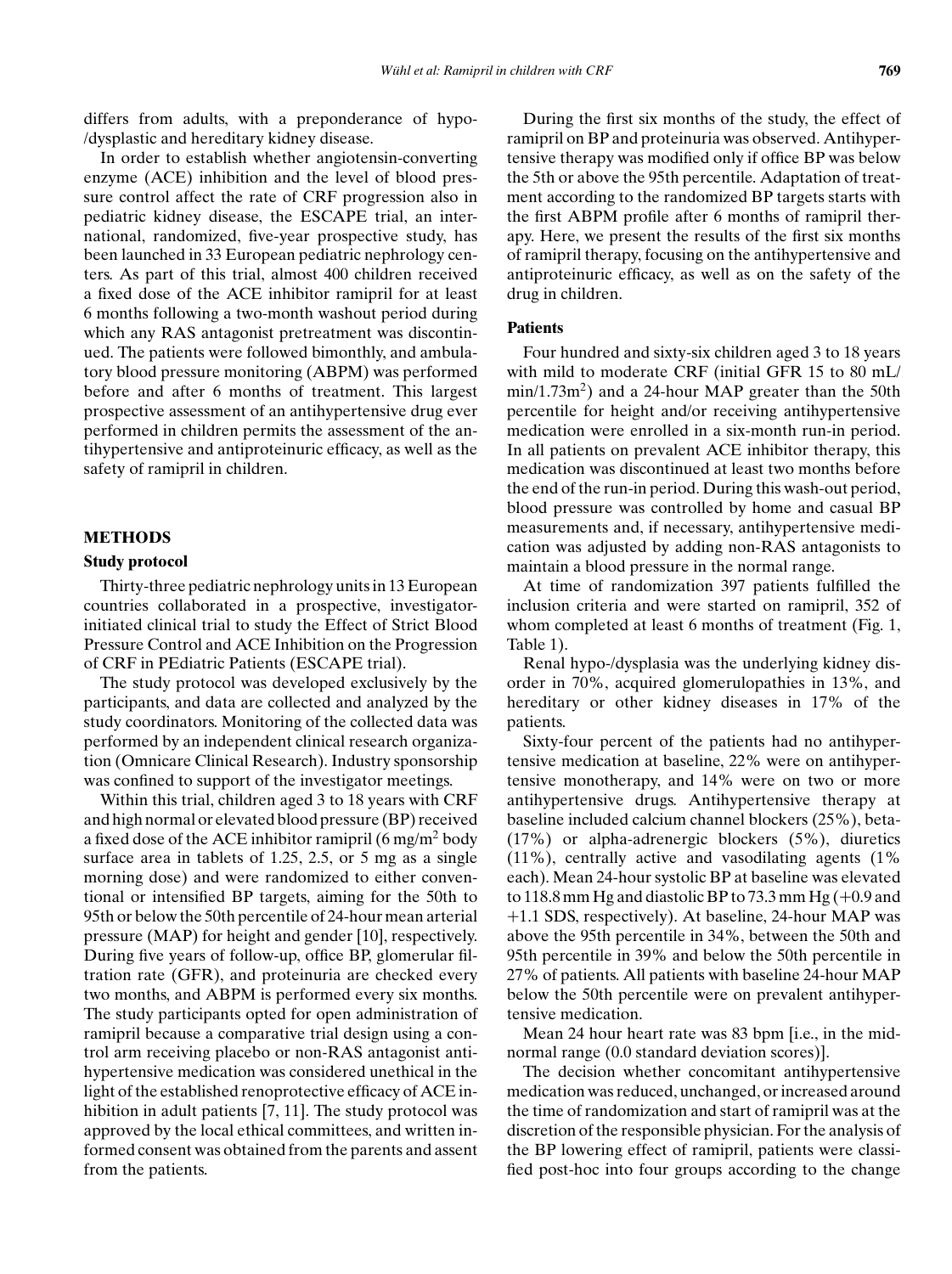

in antihypertensive treatment regimen at introduction of ramipril. Ramipril was instituted as the first antihypertensive agent in group A ( $N = 214$ ), or added to an unchanged preexisting antihypertensive medication in group B ( $N = 44$ ). In group C ( $N = 72$ ), the previous antihypertensive medication was discontinued or reduced at start of ramipril treatment. In group  $D (N = 22)$ , additional antihypertensive medication was prescribed at or within two months after start of ramipril. Fifty-nine percent of patients in group B received one, 41% two or more antihypertensive agents at baseline. In group C, all patients were on antihypertensive medication at baseline, and 31% had at least two antihypertensive drugs. In group D, 50% were without antihypertensive treatment, 27% on monotherapy, and 23% on at least two antihypertensive drugs at baseline. A higher proportion of patients with glomerulopathies was present in group D (32%) than in groups A (9%), B (18%), or C (13%).

#### **Blood pressure monitoring**

ABPM was performed with a Spacelabs 90207 automatic cuff-oscillometric device (Spacelabs Medical, Issaquah, WA, USA) at screening, at the start, and six months after start of ramipril. The cuff size was adjusted to the upper arm circumference. ABPM measurements were performed every 15 minutes during the daytime, and every 20 to 30 minutes at night. All ABPM profiles were analyzed centrally. ABPM profiles were divided into daytime (08.00 to 20.00 hours) and nighttime periods (24.00 to 06.00 hours).

Office BP measurements were obtained using auscultatory or oscillometric techniques at the bimonthly outpatient visits after sitting for 5 minutes in a relaxed position.

#### **Laboratory assessments**

Serum and urinary creatinine and sodium, as well as urinary protein concentrations were measured centrally

**Fig. 1. Study flow chart.** AHT, antihypertensive treatment; pts, patients.

**Table 1.** Baseline clinical characteristics of study cohort prior to ramipril treatment  $(N = 352)$ 

|                                                    | Mean $\pm$ SD    | Range         |
|----------------------------------------------------|------------------|---------------|
| Age years                                          | $11.4 \pm 4.0$   | $3.5 - 18$    |
| Height cm                                          | $140.6 \pm 22.4$ | 89-190        |
| Height SDS                                         | $-0.9 \pm 1.5$   | $-6.8 - 2.9$  |
| Weight kg                                          | $38.0 \pm 17.4$  | $9 - 102$     |
| BMI $kg/m^2$                                       | $18.1 \pm 3.7$   | $11.3 - 33.3$ |
| <b>BMI SDS</b>                                     | $-0.01 \pm 1.3$  | $-4.6 - 3.2$  |
| 24-hour systolic BP mm Hg                          | $118.8 \pm 11.4$ | $91 - 169$    |
| 24-hour systolic BP SDS                            | $0.9 \pm 1.4$    | $-3.3 - 7.9$  |
| 24-hour diastolic BP mm Hg                         | $73.3 \pm 9.3$   | $57 - 119$    |
| 24-hour diastolic BP SDS                           | $1.1 \pm 1.7$    | $-2.2 - 9.8$  |
| 24-hour MAP mm Hg                                  | $89.1 \pm 9.6$   | $69 - 135$    |
| 24-hour MAP SDS                                    | $1.5 \pm 1.9$    | $-2.0 - 16.2$ |
| Urinary protein/creatinine ratio mg/mg             | $1.38 \pm 1.88$  | $0.0 - 15.8$  |
| Fractional sodium excretion %                      | $2.4 \pm 2.0$    | $0.3 - 11.3$  |
| Creatinine clearance $mL/min/1.73m^2$              | $47.6 \pm 18.4$  | $10.2 - 80.0$ |
| Patients in K/DOQI CKD [33]<br>stage $1/2/3/4/5$ % | $-28/52/18/2$    |               |

in parallel to local analyses. The central measurements of urinary protein excretion were performed using the Coumassie method, and those of serum and urinary creatinine by a modified Jaffe reaction. Serum and urinary ´ electrolytes, serum protein, and liver enzymes, as well as blood cell counts were measured by standard laboratory techniques. In order to avoid artifacts due to sampling errors in 24-hour urine collections, proteinuria was expressed by the protein-creatinine ratio in the available urine samples (69% 24-hour urine collections, 31% morning spot urine samples). Sodium excretion was expressed by the fractional excretion rate. Creatinine clearance was estimated from serum creatinine and height was estimated using the published pediatric equations by Schwartz et al [12] as recommended by the K/DOQI CKD guidelines [13]. Estimated creatinine clearance was used to express GFR in the results section.

## **Statistical analysis**

ABPM data were analyzed using the Spacelabs ABPM Report Management System. All data was stored and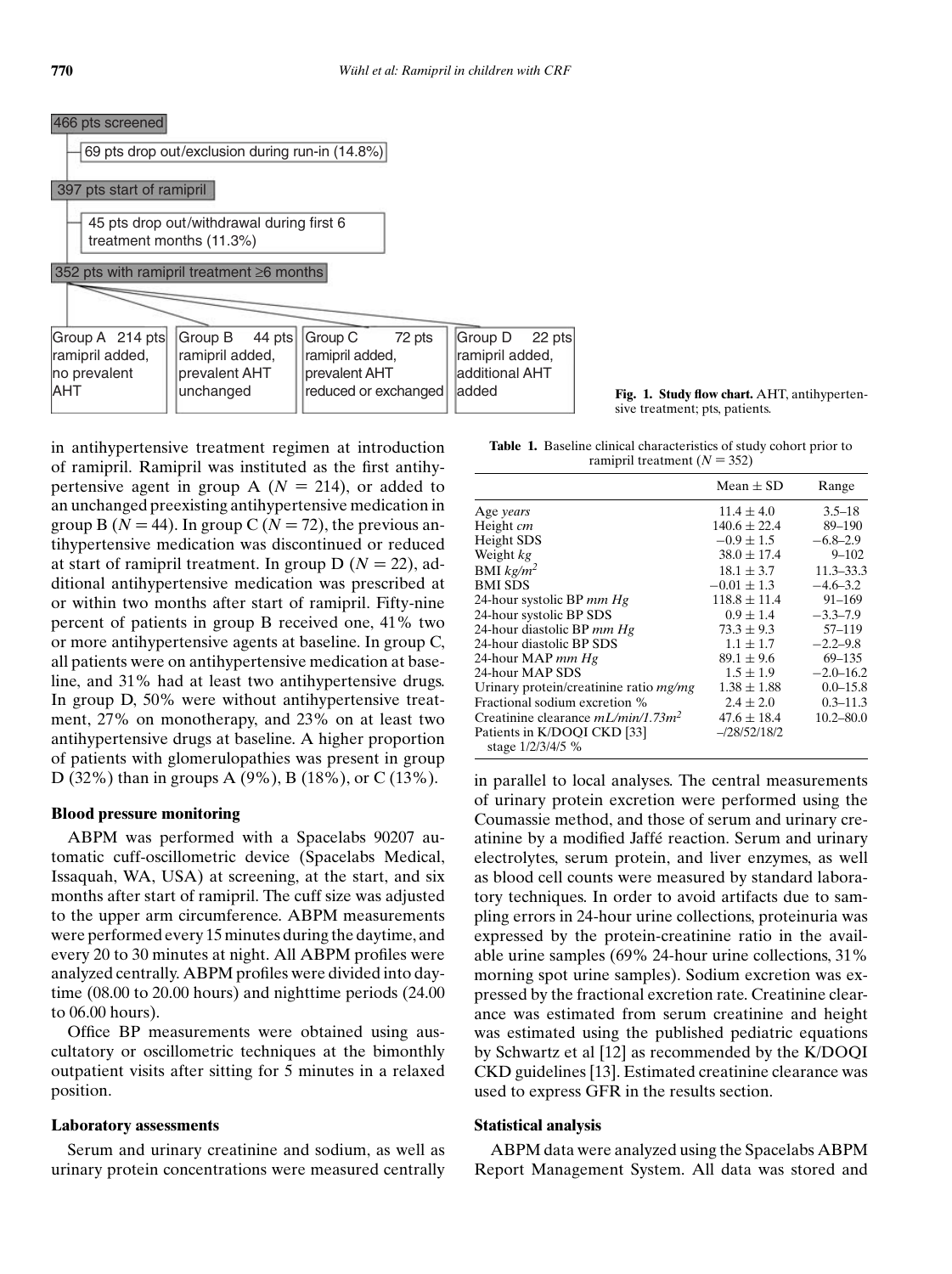processed with the SAS software (SAS Institute, Cary, NC, USA). Blood pressure standard deviation scores (SDS) were calculated using European ABPM reference data [14]. Dipping was defined as a nocturnal decrease of BP by more than 10% compared with mean daytime BP.

The Shapiro-Wilk test was used to test for normal distribution. Urinary protein excretion parameters that were not normally distributed were log-transformed for further analysis. The longitudinal changes in blood pressure and safety parameters (bimonthly assessments) were evaluated by repeated-measure analysis of variance (ANOVA) including a within-subject factor (time) and a between-subject factor (e.g., different antihypertensive treatment groups). Pairwise comparisons between different time points and baseline were performed using the CONTRAST option of the general linear models procedure in the SAS software. For those parameters assessed only at start and after 6 months (ABPM data), paired Student *t* tests with a Bonferroni correction for multiple testing were applied.

For multivariate analysis the following variables were offered to the model: baseline creatinine clearance, baseline MAP SDS, age, gender, number of antihypertensive drugs at baseline, and underlying nephropathy (acquired vs. congenital). In addition, baseline proteinuria was offered to the model predicting the change of proteinuria.

Correlation coefficients were calculated using Spearman rank order correlation. *P* values of less than 0.05 were considered significant. All results are expressed as mean  $\pm$  SD.

## **RESULTS**

#### **Blood pressure response**

After six months of ramipril treatment, mean 24-hour MAP was reduced by  $7.1 \pm 8.0$  mm Hg (i.e., by  $1.3 \pm 1.5$ ) SDS) in the total cohort of 352 patients. The antihypertensive effect was equally marked for systolic and diastolic BP and for daytime and nighttime measurements (Table 2), with an unchanged fraction of nocturnal nondippers (at baseline 53 vs. 54% for systolic, 26 vs. 27% for diastolic BP at baseline and after 6 months, respectively). The bimonthly office BP assessments fully reflected the antihypertensive effect after two months of treatment (Table 3). Notably, whereas BP was significantly lower at baseline and after six months in group A compared with the other groups ( $P < 0.05$ ), the BP response did not differ significantly between patients with no (group A), unchanged (group B), reduced (group C), or increased (group D) antihypertensive comedication (Table 2). The BP lowering effect of ramipril was independent of gender. Moreover, while baseline BP was significantly higher in patients with glomerulopathies compared with children with renal hypo-/dysplasia and hereditary or other kidney diseases, 24-hour MAP was

|                                                                                                                                                                   |                 |                                                                 |                    | Table 2. Effect of ramipril on blood pressure                              |                                                                       |         |                                                             |                                                                     |         |                 |                                                                      |         |
|-------------------------------------------------------------------------------------------------------------------------------------------------------------------|-----------------|-----------------------------------------------------------------|--------------------|----------------------------------------------------------------------------|-----------------------------------------------------------------------|---------|-------------------------------------------------------------|---------------------------------------------------------------------|---------|-----------------|----------------------------------------------------------------------|---------|
|                                                                                                                                                                   |                 | Ramipril added,<br>AHT $(N = 214)$<br>no preexisting<br>Group A |                    |                                                                            | unchanged $(N = 44)$<br>preexisting AHT<br>Ramipril added,<br>Group B |         |                                                             | preexisting AHT<br>reduced $(N = 72)$<br>Group C<br>Ramipril added, |         |                 | increased $(N = 22)$<br>preexisting AHT<br>Ramipril added<br>Group D |         |
|                                                                                                                                                                   | Baseline        | 6 months                                                        | P <sub>value</sub> | Baseline                                                                   | 6 months                                                              | P value | Baseline                                                    | 6 months                                                            | P value | Baseline        | 6 months                                                             | P value |
| Office Systolic BP $mm$ $Hg$                                                                                                                                      | $13.9 \pm 12.9$ | $106.5 \pm 13.4$                                                |                    | $25.2 \pm 13.8$                                                            | $116.8 \pm 11.4$                                                      |         | $12.5 \pm 12.2$                                             | $13.1 \pm 17.2$                                                     |         | $126 \pm 13.2$  | $118.1 \pm 11.9$                                                     |         |
| Diastolic BP mm Hg                                                                                                                                                | $70.5 \pm 11.2$ | $62.6 \pm 11.8$                                                 |                    | $76.2 \pm 10.3$                                                            | $70.6 \pm 12.4$                                                       |         | $76.3 \pm 12.9$                                             | $69.8 \pm 14.6$                                                     |         | $78.5 \pm 10.1$ | $72.4 \pm 14.7$                                                      |         |
| ABPM MAP 24-hour mm Hg                                                                                                                                            | $86.1 \pm 7.1$  | $79.4 \pm 6$                                                    |                    | $93.5 \pm 9.4$                                                             | $86.2 \pm 8.1$                                                        |         | $94.3 \pm 11.2$                                             | $87.0 \pm 9.7$                                                      |         | $94.7 \pm 11.7$ | $86.4 \pm 7.5$                                                       |         |
| MAP 24-hour SDS                                                                                                                                                   | $1.0 \pm 1.3$   | $-0.3 \pm 1$                                                    |                    |                                                                            | $0.9 \pm 1.5$                                                         |         | $2.5 \pm 2.7$                                               | $1.1 \pm 2.0$                                                       |         | $2.0 \pm 1.9$   | $0.6 \pm 1.2$                                                        |         |
| MAP daytime nun Hg                                                                                                                                                | $89.7 \pm 7.2$  | $82.5 \pm 6$                                                    |                    |                                                                            | $89.5 \pm 8.8$                                                        |         |                                                             | $91.0 \pm 9.8$                                                      |         | $98.6 \pm 11.4$ |                                                                      |         |
| MAP daytime SDS                                                                                                                                                   | $0.7 \pm 1.2$   | $-0.5 \pm 1$                                                    |                    | $\begin{array}{c} 2.3 \pm 1.8 \\ 96.9 \pm 10.2 \\ 1.8 \pm 1.7 \end{array}$ | $0.6 \pm 1.4$                                                         |         | $\begin{array}{c} 98.2 \pm 11.5 \\ 2.1 \pm 2.3 \end{array}$ | $0.7 \pm 1.7$                                                       |         | $1.7\pm1.7$     | $90.5 \pm 9.1$ $0.5 \pm 1.4$                                         |         |
| MAP nighttime mm Hg                                                                                                                                               | $80.8 \pm 8.3$  | $74.2 \pm 6$                                                    |                    | $36.1 \pm 10.1$                                                            | $80.6 \pm 8.6$                                                        |         | $8.7 \pm 12.1$                                              | $31.2 \pm 11.$                                                      |         | $8.01 \pm 7.8$  | $80.0 \pm 7.2$                                                       |         |
| MAP nighttime SDS                                                                                                                                                 | $1.6 \pm 1.3$   | $0.6 \pm 1$                                                     |                    | $2.6 \pm 1.8$                                                              | $1.6 \pm 1.7$                                                         |         | $2.9 \pm 2.3$                                               | $1.8 \pm 2.1$                                                       |         | $2.9 \pm 1.6$   | $1.3 \pm 1$                                                          |         |
| AHT, antihypertensive treatment. Mean $\pm$ SD. Significant difference between baseline and 6 months.<br>${}^{a}P$ < 0.0001; ${}^{b}P$ < 0.005; ${}^{c}P$ < 0.01. |                 |                                                                 |                    |                                                                            |                                                                       |         |                                                             |                                                                     |         |                 |                                                                      |         |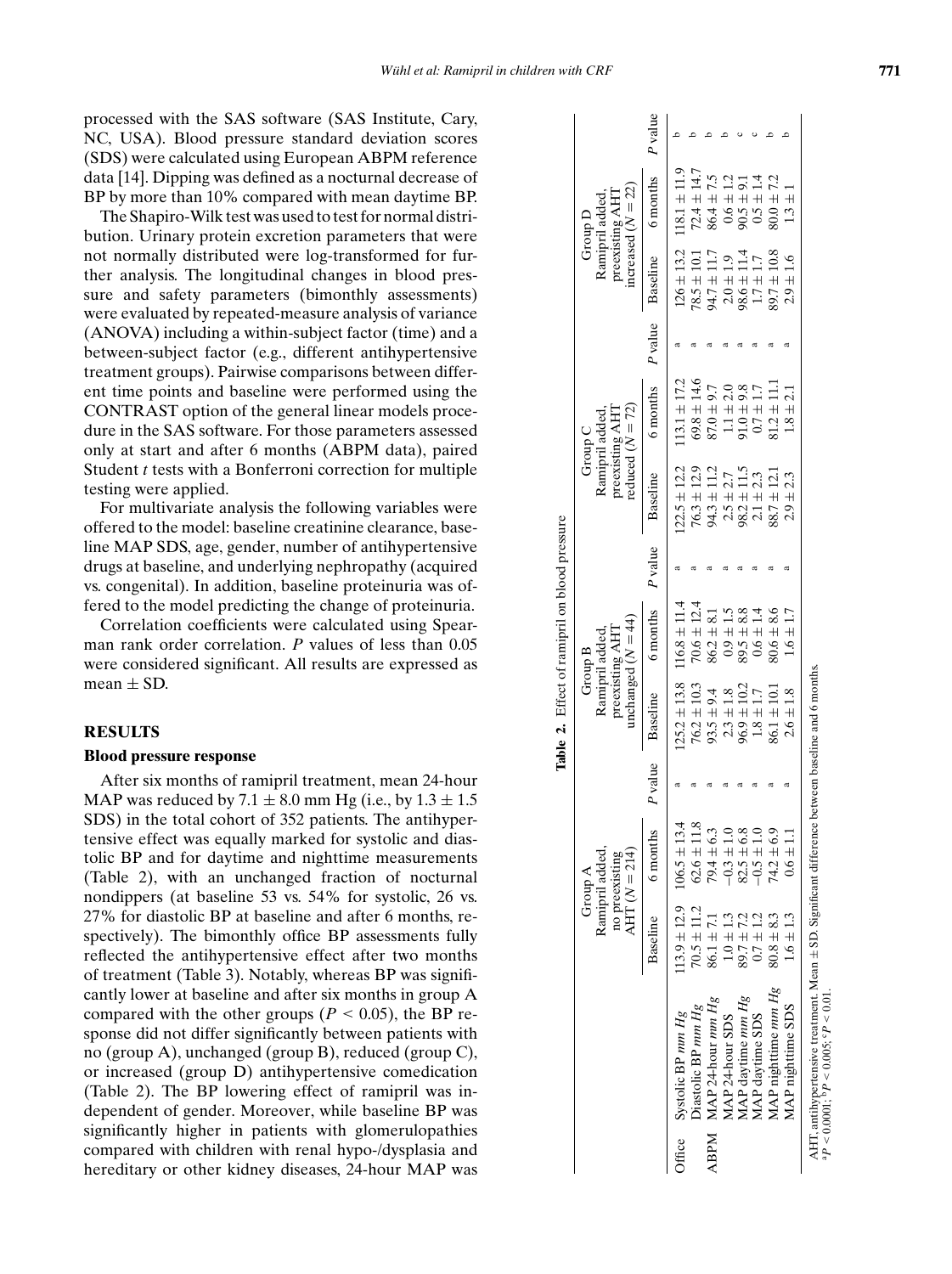**Table 3.** Effect of ramipril on office BP, serum and urine biochemistry, and blood cell counts in the total study population

|                                                 | Baseline         | 2 months                    | 4 months                 | 6 months                 |
|-------------------------------------------------|------------------|-----------------------------|--------------------------|--------------------------|
| Office systolic BP $mm$ Hg                      | $117.5 \pm 14.0$ | $109.8 \pm 15.4^{\rm b}$    | $108.4 \pm 15.6^{\rm b}$ | $109.7 \pm 14.4^{\rm b}$ |
| Office diastolic BP mm Hg                       | $72.9 \pm 11.8$  | $65.1 \pm 12.6^b$           | $65.2 \pm 12.6^{\rm b}$  | $65.4 \pm 12.3^{\rm b}$  |
| Urinary protein/creatinine ratio $mg/mg$        | $1.38 \pm 1.88$  | $0.88 \pm 1.46^b$           | $0.80 \pm 1.19^b$        | $0.77 \pm 1.11^b$        |
| 24-hour urinary protein excretion $mg/m^2/day$  | $1003 \pm 1703$  | $497 + 869^{\rm b}$         | $506 \pm 913^b$          | $522 \pm 902^{\rm b}$    |
| Estimated creatinine clearance $mL/min/1.73m^2$ | $47.6 \pm 19.5$  | $45.8 \pm 19.8$             | $44.8 \pm 20.3^{\circ}$  | $44.2 \pm 20.0^{\rm b}$  |
| Fractional sodium excretion %                   | $2.4 \pm 2.0$    | $2.7 \pm 2.3$               | $3.0 \pm 3.2$            | $2.9 + 2.9$              |
| Serum potassium mmol/L                          | $4.3 \pm 0.5$    | $4.6 \pm 0.6^{\rm b}$       | $4.6 \pm 0.6^{\rm b}$    | $4.5 \pm 0.8^{\rm a}$    |
| Hemoglobin level $g/dL$                         | $12.2 \pm 1.6$   | $11.6 \pm 1.8$ <sup>b</sup> | $11.4 \pm 1.8^{\rm b}$   | $11.6 \pm 1.8^{\rm b}$   |
| Blood leukocyte count $T/\mu L$                 | $6.9 \pm 1.8$    | $6.8 \pm 1.9$               | $6.7 \pm 2.0$            | $6.8 \pm 2.0$            |
| Thrombocyte count $T/L$                         | $260 \pm 73$     | $250 \pm 76^{\rm b}$        | $254 \pm 71^{\circ}$     | $253 \pm 73$             |
| Albumin $g/L$                                   | $42.0 \pm 4.9$   |                             |                          | $42.3 \pm 5.7^{\rm a}$   |

Mean  $\pm$  SD. Significant difference vs. baseline.<br><sup>a</sup> $P$  < 0.05; <sup>b</sup> $P$  < 0.005.

reduced regardless of the underlying disease (Fig. 2). The BP response was also independent of individual variations of the ramipril dose administered (applied dose 5.2  $\pm$  1.4 mg/m<sup>2</sup>/day).

Patients with baseline MAP greater than the 95th percentile  $(N = 119)$  had a significantly better response to ramipril [MAP change  $-11.5 \pm 8.7$  mm Hg (i.e.,  $-2.2 \pm$ 1.8 SDS)] compared to patients with MAP below the 95th percentile [ −4.4 ± 6.2 mm Hg (i.e. −0.8 ± 1.1 SDS), *P* < 0.0001]. After 6 months, 56% of all patients had achieved a MAP below the 50th percentile; in 29 patients (9.3%) 24-hour MAP dropped below the 5th percentile. Nevertheless in only 2 patients was symptomatic hypotension reported. In 12.7% of all patients blood pressure was still above the 95th percentile. No patient was withdrawn from the study due to non-response. In the initially hypertensive patients MAP was below the 95th percentile in 65%. Univariate regression analysis confirmed a linear relationship between baseline 24-hour MAP and its subsequent reduction during ramipril therapy ( $r = -0.51$ ,  $P <$ 0.0001; Fig. 3). While no mean change in BP occurred when baseline MAP was below 80 mm Hg, MAP was reduced on average by 5.2 mm Hg with every 10 mm Hg baseline MAP above 80.

The change in 24-hour MAP was significantly greater in patients with a residual GFR  $\leq 40$  mL/min/1.73 m<sup>2</sup>  $(-1.7 \pm 1.6$  SDS) than in patients with better renal function  $(-1.1 \pm 1.4 \text{ SDS}, P < 0.005)$ , and GFR was weakly inversely related to the blood pressure response  $(r = -0.17)$ , *P* < 0.01). Furthermore, the change in 24-hour MAP SDS was positively correlated with the degree of proteinuria  $(r = 0.25; P < 0.0001)$  and fractional sodium excretion at baseline  $(r = 0.20, P < 0.001)$ . The antihypertensive response was significantly greater in patients with gross proteinuria (urinary protein/creatinine ratio >1) (change in MAP  $-1.8 \pm 1.8$  SDS) than in children with mild or no proteinuria (−1.0 ± 1.4 SDS; *P* < 0.0005). Patient age was marginally inversely correlated with the antihypertensive response to ramipril  $(r = -0.12, P < 0.05)$ .

Multivariate regression analysis revealed that the change in 24-hour MAP SDS in the total cohort was in-



**Fig. 2. Change of 24-hour MAP SDS according to underlying renal disease.** Bars represent mean ± SEM.

dependently predicted by baseline MAP SDS (positive effect, partial  $r^2 = 0.395$ ,  $P < 0.0001$ ), the number of concomitant antihypertensive drugs at baseline (negative effect, partial  $r^2 = 0.022$ ,  $P < 0.005$ ), gender (male>female, partial  $r^2 = 0.012$ ,  $P < 0.05$ ), age (negative effect, partial  $r^2 = 0.01$ ,  $P < 0.05$ ), and baseline proteinuria (positive effect, partial  $r^2 = 0.017$ ,  $P < 0.01$ ). When only those patients were considered in whom the addition of ramipril was the only pharmacologic intervention during the study period (groups A and B), baseline MAP SDS (positive effect, partial  $r^2 = 0.37$ ,  $P < 0.0001$ ), GFR (negative effect, partial  $r^2 = 0.044$ ,  $P < 0.001$ ), age (negative effect, partial  $r^2 = 0.023$ ,  $P < 0.01$ ), gender (male>female, partial  $r^2 =$ 0.014,  $P < 0.05$ ), and the number of concomitant antihypertensive drugs (negative effect, partial  $r^2 = 0.014$ ,  $P <$ 0.05) emerged as independent predictors of the change in 24-hour MAP SDS.

In the subgroup of patients with manifest hypertension (MAP at baseline >95th percentile) baseline MAP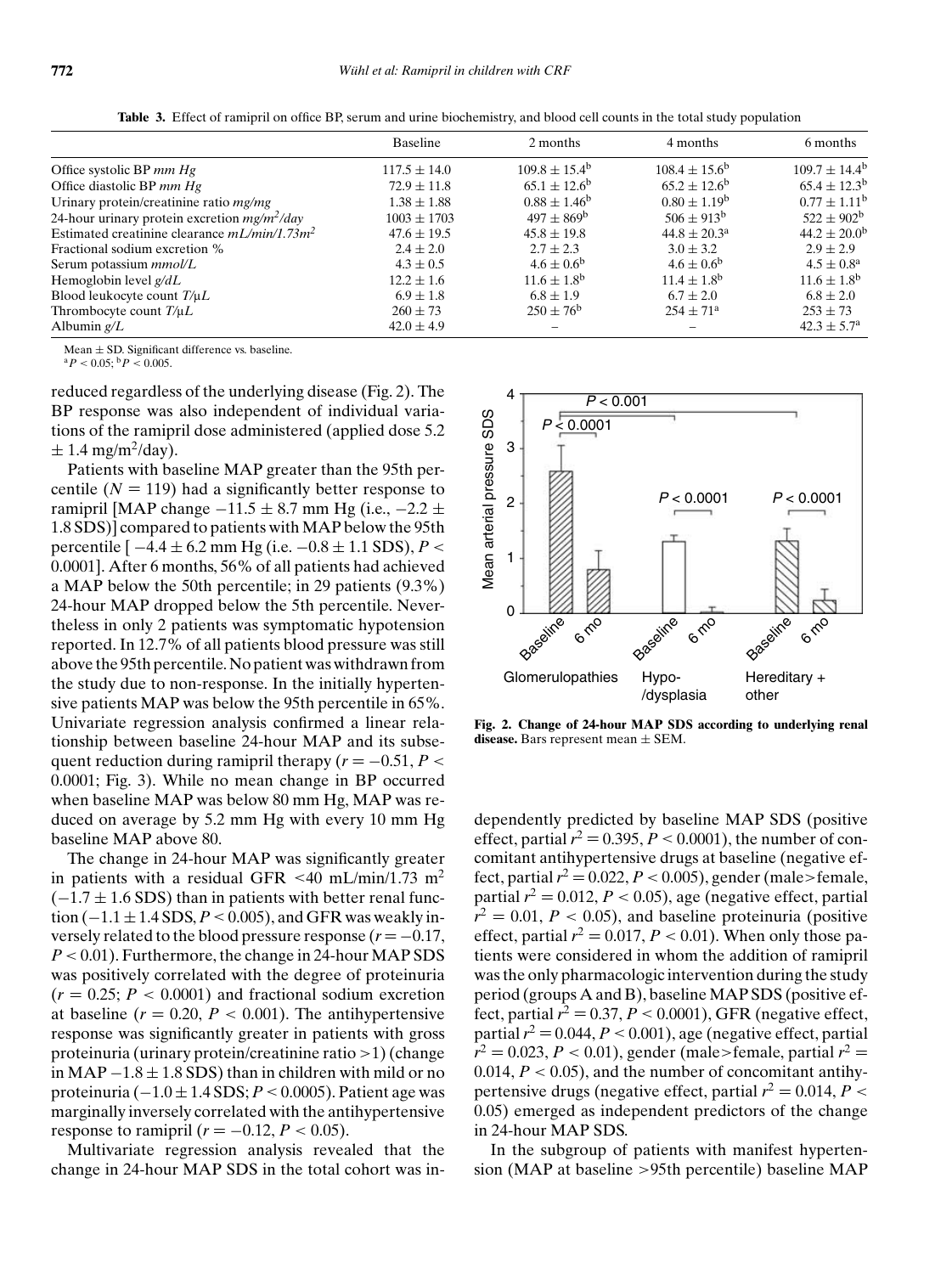

**Fig. 3. Correlation between baseline 24-hour MAP and change of 24 hour MAP during ramipril treatment**.

SDS  $(r^2 = 0.37, P < 0.0001)$  remained the only important predictor of the antihypertensive effect of ramipril.

## **Antiproteinuric response**

Ramipril reduced urinary protein excretion by approximately 50% within the first six treatment months (Table 3). The antiproteinuric effect of ramipril depended on baseline proteinuria ( $r = 0.32$ ,  $P < 0.0001$ ), and was weakly inversely correlated to age  $(r = -0.12, P < 0.05)$ . Moreover, the antiproteinuric response to ramipril was associated with the blood pressure-lowering effect of the drug ( $r = 0.22$ ,  $P < 0.001$ ).

While patients with glomerulopathies had significantly greater proteinuria both at baseline  $(2.93 \pm 3.53 \text{ mg/mg})$ and after 6 treatment months  $(1.66 \pm 2.80 \text{ mg/mg})$ than children with renal hypo/dysplasia (baseline:  $1.12 \pm$ 1.42 mg/mg, 6 months:  $0.67 \pm 0.91$  mg/mg) and hereditary or other kidney disorders (baseline:  $1.07 \pm 1.71$  mg/mg, 6 months:  $0.54 \pm 0.95$  mg/mg), the relative antiproteinuric effect of ramipril was independent of the underlying nephropathy. Also, the antiproteinuric response did not differ between patients who received additionally either a Ca-channel blocker, a  $\beta$ -blocker, or no antihypertensive medication.

In the total cohort, the change in protein excretion was independently predicted by baseline proteinuria (positive effect, partial  $r^2 = 0.14$ ,  $P < 0.0001$ ), baseline GFR (positive effect, partial  $r^2 = 0.037$ ,  $P < 0.0001$ ), gender

**Table 4.** Reasons for withdrawal from the study during the run-in and the treatment period (duration 6 months each)

|                                  | Pretreatment run-in<br>period $(N = 466)$ | Treatment<br>period $(N = 397)$ |
|----------------------------------|-------------------------------------------|---------------------------------|
| Inclusion criteria not fulfilled | $32(6.7\%)$                               |                                 |
| Increase of serum creatinine.    | $4(0.9\%)$                                | $5(1.3\%)$                      |
| Start of renal                   | $8(1.7\%)$                                | $7(1.8\%)$                      |
| replacement therapy              |                                           |                                 |
| Hypotension                      |                                           | $2(0.5\%)$                      |
| Hyperkalemia                     |                                           | $1(0.3\%)$                      |
| Cough                            |                                           | $1(0.3\%)$                      |
| Noncompliance                    | $8(1.7\%)$                                | $2(0.5\%)$                      |
| Patient's request                | $8(1.7\%)$                                | $2(0.5\%)$                      |
| Loss of follow-up                | $8(1.3\%)$                                | $25(6.3\%)$                     |
| Others                           | $3(0.6\%)$                                |                                 |
| Total                            | 69 (14.8%)                                | 45 (11.3%)                      |

(male>female, partial  $r^2 = 0.027$ ,  $P < 0.005$ ), and age (negative effect, partial  $r^2 = 0.018$ ,  $P < 0.05$ ).

As a possible effect of the antiproteinuric action of ramipril, serum albumin levels increased slightly but significantly within six months of ramipril treatment (Table 3).

## **Adverse effects**

Acute impairment of renal function has been reported in CRF patients receiving ACE inhibitors. A decline in calculated creatinine clearance by greater than 25% within any two-month interval was defined as the limit at which ramipril had to be discontinued. Ramipril was discontinued in five of 397 patients during the first six treatment months due to an acute GFR loss. Ramipril was successfully restarted in two of these five patients after several weeks. Seven patients started renal replacement therapy during the six-month observation period. An analysis of the rate of GFR loss before and after initiation of ramipril (linear regression analysis of GFR loss before and after start of treatment) indicated that in only one of these subjects was an accelerated deterioration of renal function associated with ramipril administration. The incidence of these events was similar to the six-month pretreatment run-in period (Table 4). In those patients who continued to receive ramipril for six months, GFR slowly decreased over time, becoming significantly different relative to baseline after four months (Table 3).

Serum potassium levels increased within two months of treatment by an average of 0.3 mmol/L ( $P < 0.0001$ , Table 3). A single patient was withdrawn from the study due to hyperkalemia (Table 4). The use of anion exchange resin did not change (3% of patients both before and during ramipril). Mean hemoglobin levels decreased by 0.6 g/dL within two months of treatment and remained stable thereafter (Table 3). In addition, the fraction of children requiring erythropoietin therapy increased from 6.1% to 10.5% within 6 months. This compared to stable hemoglobin levels in the pretreatment run-in period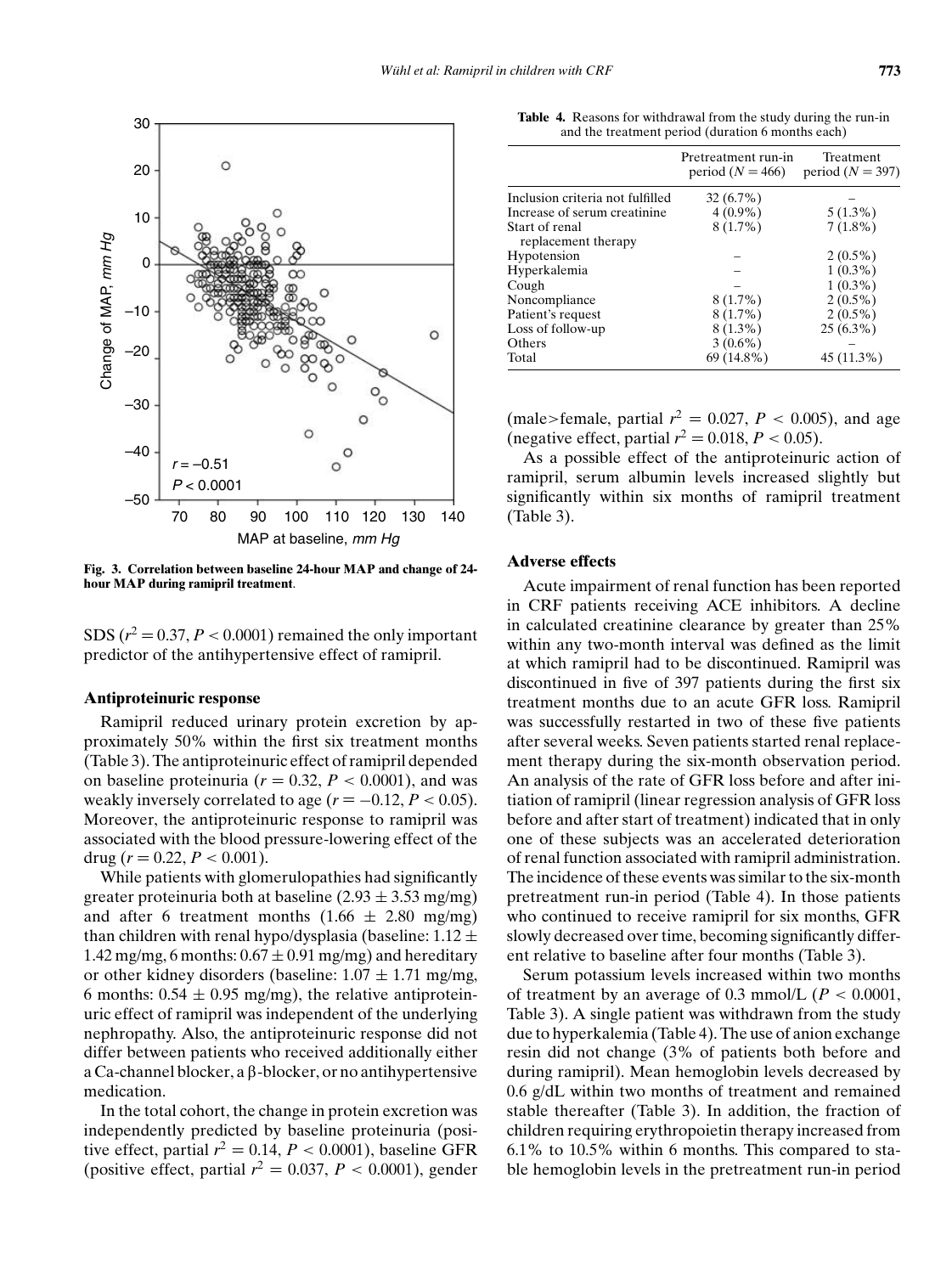(mean 12.1  $\pm$  1.7 g/dL at screening, rate of change +  $0.1 \pm 1.2$  g/dL during 6 months run-in period, fraction of EPO treated patients 5.5%). Platelet counts showed a transient slight decrease within the first four months of treatment but had recovered at six months. Leukocyte counts did not change significantly. No withdrawal from the study due to anemia, leukocytopenia, or thrombocytopenia was reported.

Notably, the changes in GFR, potassium, and hemoglobin levels were significantly correlated with the antihypertensive efficacy of ramipril. Those patients with a greater blood pressure response also tended to have a more marked drop of hemoglobin levels ( $r = 0.25$ ,  $P <$ 0.0001), a greater increase of serum potassium  $(r = -0.29,$  $P < 0.0001$ ), and a marginally larger decline of GFR ( $r =$  $0.11, P < 0.05$ ).

### **DISCUSSION**

This analysis describes the blood pressure–lowering, antiproteinuric, and adverse effects of a fixed dose of ramipril administered in almost 400 children with CRF and elevated or high normal blood pressure in the initial controlled intervention phase of the ESCAPE trial. The blood pressure response was strictly dependent on the prevailing blood pressure level, and the antiproteinuric response on the prevailing degree of proteinuria. The efficacy of ramipril was independent of the underlying renal disease, but slightly greater in patients with advanced CRF. Boys tended to respond better than girls and younger children better than older ones. Ramipril was well tolerated; in only 2.4% of patients was the drug withdrawn due to adverse effects.

In the children with manifest hypertension at start of treatment, MAP was lowered by an average of 11.6 mm Hg, shifting 65% of the initially hypertensive patients into the normal range. This level of antihypertensive efficacy was comparable to recent pediatric studies using ACE inhibitors [15, 16] or angiotensin II receptor antagonists [17–19], and superior to results reported with calcium channel blockers (amlodipine, felodipine) [20, 21] and  $\beta$ -blockers [22]. The relative inefficiency of non-RAS antagonists in controlling renal hypertension is underlined by the fact that 45% of the patients who entered the study with manifest hypertension were already receiving calcium channel blockers, and 20% were receiving beta blockers. Moreover, the overall blood pressure response in patients in whom concomitant antihypertensive medication was either reduced or increased around the start of ramipril (groups C and D) was not different from that observed when only ramipril was added (groups A and B), lending further support to the notion that angiotensin inhibition is a superior antihypertensive strategy in children with CRF.

Ramipril reduced blood pressure as efficiently in renal hypo-/dysplasia and hereditary kidney disorders as in acquired glomerulopathies, suggesting that children with CRF-associated hypertension will benefit from ACE inhibition regardless of their underlying disease.

Moreover, the use of ABPM permitted us to demonstrate that a single morning dose of ramipril provided equally good control of MAP during day- and nighttime.

However, blood pressure was not completely normalized in patients with very severe hypertension, particularly in children with glomerulopathies. A fixed ramipril dose  $(6 \text{ mg/m}^2)$  was prescribed that was four times higher than the dose validated in the only clinical trial performed with ramipril in children to date [15]. We cannot exclude that an even higher dose might have yielded a still greater antihypertensive effect. A recent pediatric trial using the ACE inhibitor enalapril showed little dose dependency between 0.625 and 2.5 mg, but an almost doubled antihypertensive effect when the dose was increased from 2.5 to 20 mg [16]. Correspondingly, the full antihypertensive potential of ramipril may not have been exploited in individual patients in this trial.

The ESCAPE trial is not limited to hypertensive CRF patients, but also investigates the renoprotective efficacy of ACE inhibition and intensified blood pressure control in children with high normal blood pressure. This provided the opportunity to study the effect of ramipril in a wide range of baseline blood pressure. Interestingly, the blood pressure response to ramipril was closely related to the blood pressure level at baseline. Blood pressure was reduced on average by 20 mm Hg when baseline 24 hour MAP was 120 mm Hg, but did not change when the prevailing MAP was 80 mm Hg or less. Symptomatic hypotension was observed in only two out of almost 400 children. A lack of blood pressure lowering effect in normotensive patients has also been observed with other RAS antagonists in children [18, 19], and a relationship between baseline blood pressure and the blood pressure response has also been found with a beta-blocker/thiazide combination [22].

The change in 24-hour MAP tended to be more marked in patients with a GFR less than 40 mL/min/1.73 m<sup>2</sup>. Albeit weak, this effect appeared independent of the prevailing degree of hypertension in the multivariate analysis. In addition, the degree of initial proteinuria was a positive predictor of the antihypertensive efficacy of ramipril, which is compatible with the interpretation that ramipril was most effective in children with a high intrarenal angiotensin tone and glomerular hypertension.

Because proteinuria is an important risk factor for disease progression, which is independent of blood pressure in adults [23] and children with CRF [24], we were particularly interested in the antiproteinuric efficacy of ramipril treatment. We observed an average reduction of proteinuria by approximately 50%, in keeping with other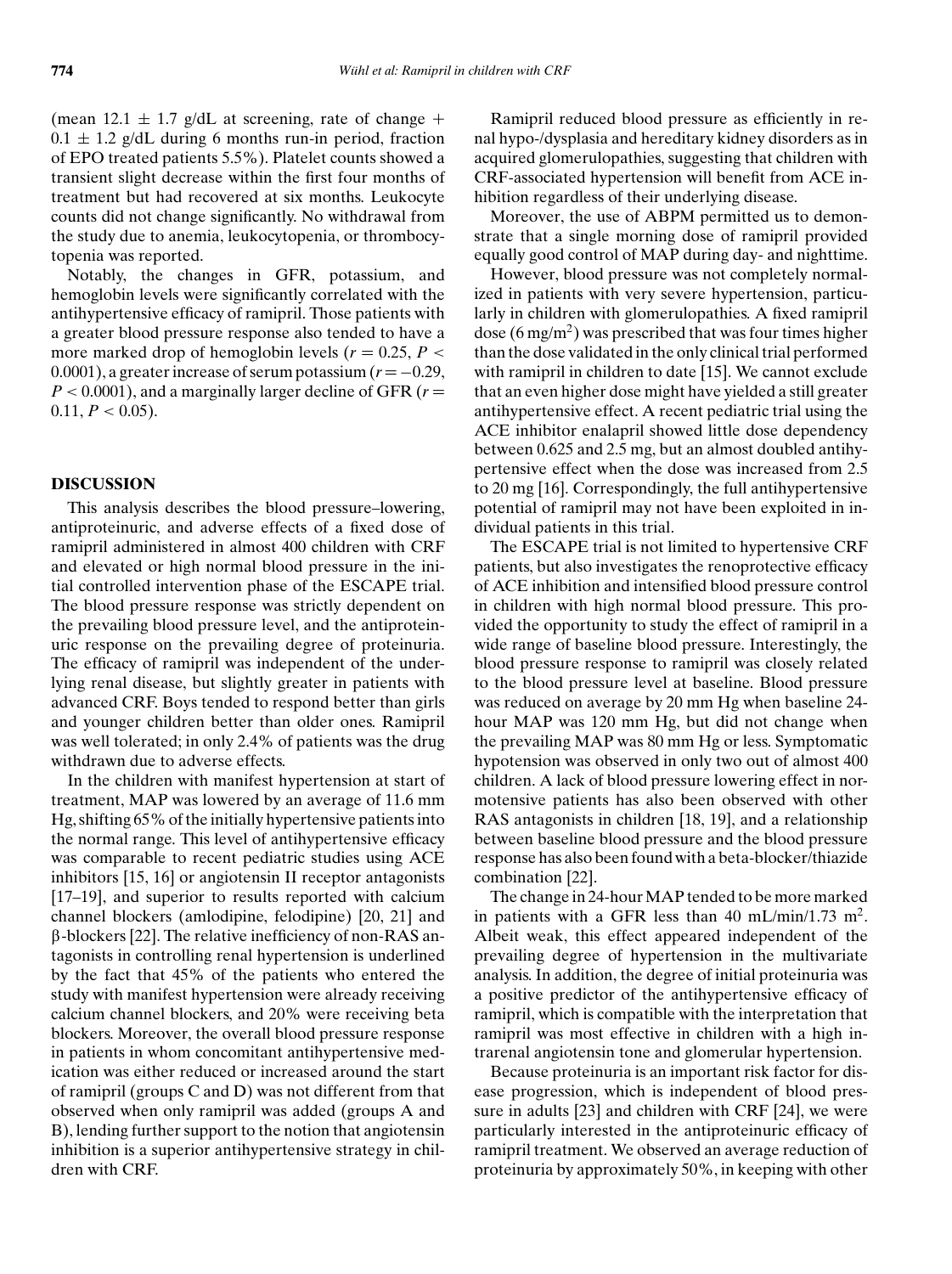pediatric trials using RAS antagonists [15, 17–19, 25, 26], and equivalent to the effect observed in adult nephropathies [27–29]. Notably, children with hypo/ dysplastic renal disorders responded with a similar relative proteinuria reduction as patients with acquired glomerulopathies. Also, the degree of proteinuria at baseline was correlated with the relative antiproteinuric effect of ramipril, again suggesting that the drug was particularly efficacious in patients with a more marked renal disease activity. As for blood pressure, we do not know whether higher dosing of ramipril would have been more efficacious in lowering proteinuria; however, a study in 14 proteinuric children using only one quarter of the dose applied here reported a similar antiproteinuric effect [15].

Although ramipril was administered at a relatively high dose, remarkably few side effects occurred in the first six months of treatment. The observed mean increase of serum potassium by 0.3 mmol/L compared favorably with values reported in adults (0.3 to 0.6 mmol/L) [3, 4, 30]. Ramipril had to be discontinued because of persistent hyperkalemia only in a single patient (0.3%), compared with 1.2% to 1.6% in adult trials.

Five patients were withdrawn from the study due to an accelerated increase of serum creatinine, and seven patients reached the end point of renal replacement therapy. The incidence of these events was identical to the pretreatment period.

ACE inhibitors are known to interfere with hematopoiesis [31]. In our study, administration of ramipril was associated with a drop in mean hemoglobin levels by 0.6 g/dL within two months. Erythrocyte counts stabilized during further follow-up, but the fraction of patients requiring erythropoietin supplementation was nearly doubled compared to the pretreatment phase.

Dry cough is a frequently reported side effect of ACE inhibition in adults (5% to 39%) [32]. Remarkably, no increased incidence of cough was reported in our patients, and only a single patient was withdrawn due to persistent dry cough  $(0.3\%)$ .

## **CONCLUSION**

Ramipril appears to be an effective blood pressure lowering and antiproteinuric agent in children with CRF. The magnitude of the antihypertensive effect depends on the degree of blood pressure elevation at baseline, and the antiproteinuric effect on the prevailing level of proteinuria. The safety profile of the drug in children appears to be good. The continued trial will delineate the renoprotective efficacy of ACE inhibition in pediatric kidney diseases.

## **APPENDIX**

ESCAPE trial participants are as follows: A. Anarat (Adana); A. Bakkaloglu, F. Ozaltin (Ankara); A. Peco-Antic (Belgrade); U. Querfeld, J. Gellermann (Berlin); P. Sallay (Budapest); D. Drozdz (Cracow); K.-E. Bonzel, A.-M. Wingen (Essen); A. Zurowska, I. Balasz (Gdansk); F. Perfumo, A. Canepa (Genoa); D.E. Müller-Wiefel, K. Zepf (Hamburg); G. Offner, B. Enke (Hannover); O. Mehls, F. Schaefer, E. Wühl, C. Hadtstein (Heidelberg); U. Berg, G. Celsi (Huddinge); S. Emre, A. Sirin, I. Bilge (Istanbul); S. Çaliskan (Istanbul-Cerrahpasa); S. Mir, E. Serdaroglu (Izmir); C. Greiner, H. Eichstadt, S. Wygoda (Leipzig); K. ¨ Hohbach-Hohenfellner (Mainz); N. Jeck, G. Klaus (Marburg); A. Appiani, G. Ardissino, S. Testa (Milano); G. Montini (Padova); P. Niaudet, M. Charbit (Paris); J. Dusek (Prague); A. Caldas-Afonso, A. Teixeira (Porto); S. Picca, C. Matteucci (Rome); M. Wigger (Rostock); M. Fischbach, J. Terzic (Strasbourg); J. Fydryk, T. Urasinski (Szezecin); R. Coppo, L. Peruzzi (Torino); A. Jankauskiene (Vilnius); M. Litwin, M. Abuauba, R. Grenda (Warszawa); K. Arbeiter (Vienna); T.J. Neuhaus (Zurich).

#### **ACKNOWLEDGMENT**

Support for this study was obtained from the European Commission (5th Framework Programme, QLG1-CT-2002–00908), the Boehringer Ingelheim Foundation, the Baxter Extramural Grant Program, and Aventis Pharma.

*Reprint requests to Dr. Franz Schaefer, University Children's Hospital, Im Neuenheimer Feld 151, 69120 Heidelberg, Germany. E-mail: franz schaefer@med.uni-heidelberg.de*

#### **REFERENCES**

- 1. SCHÄRER K: Hypertension in children and adolescents, chap 1-25, in *Clinical Nephrology, Dialysis and Transplantation*: a continuously updated textbook, edited by Malluche HH, Sawaya BP, Hakim RM, Sayegh MH, Deisenhofen, Dustri-Verlag, 1999, pp 1–28
- 2. SCHAEFER F, MEHLS O: Hypertension in chronic kidney disease, in *Pediatric Hypertension*, edited by Portman RJ, Sorof JM, Ingelfinger JR, Totowa, N.J., Humana Press, 2003
- 3. MASCHIO G, ALBERTI D, JANIN G, *et al*: Effect of angiotensinconverting-enzme inhibitor benazepril on the progression of chronic renal insufficiency. *N Engl J Med* 334:939–945, 1996
- 4. THE GISEN GROUP (GRUPPO ITALIANO DI STUDI EPIDEMIOLOGICI IN NEFROLOGIA): Randomised placebo-controlled trial of effect of ramipril on decline in glomerular filtration rate and risk of terminal renal failure in proteinuric, non-diabetic nephropathy. *Lancet* 349:1857–1863, 1997
- 5. PARVING HH, ANDERSEN AR, SMIDT UM, SVENDSEN PA: Early aggressive antihypertensive treatment reduces rate of decline in kidney function in diabetic nephropathy. *Lancet* 1:1175–1179, 1983
- 6. RUGGENENTI P, PERNA A, GHERARDI G, *et al*: Chronic proteinuric nephropathies: Outcomes and response to treatment in a prospective cohort of 352 patients with different patterns of renal injury. *Am J Kidney Dis* 35:1155–1165, 2000
- 7. JAFAR TH, SCHMID CH, LANDA M, *et al*: Angiotensin-converting enzyme inhibitors and progression of nondiabetic renal disease. A meta-analysis of patient-level data. *Ann Intern Med* 135:73–87, 2001
- 8. LEWIS EJ, HUNSICKER LG, RAYMOND PB, *et al*: The effect of angiotensin-converting-enzyme inhibition on diabetic nephropathy. *N Engl J Med* 329:1456–1462, 1993
- 9. KAMPER AL, STRANDGAARD S, LEYSSAC P: Effect of enalapril on the progression of chronic renal failure: A randomized controlled trial. *Am J Hypertens* 5:423–430, 1992
- 10. SOERGEL M, KIRSCHSTEIN M, BUSCH C, *et al*: Oscillometric twentyfour-hour ambulatory blood pressure values in healthy children and adolescents: A multicenter trial including 1141 subjects. *J Pediatr* 130:178–184, 1997
- 11. FLYNN JT: Ethics of placebo use in pediatric clinical trials: The case of antihypertensive drug studies. *Hypertension* 42:865–869, 2003
- 12. SCHWARTZ GJ, BRION LP, SPITZER A: The use of plasma creatinine concentration for estimating glomerular filtration rate in infants, children and adolescents. *Pediatr Clin North Am* 34:571–590, 1987
- 13. NATIONALKIDNEY FOUNDATION: K/DOQI clinical practice guidelines